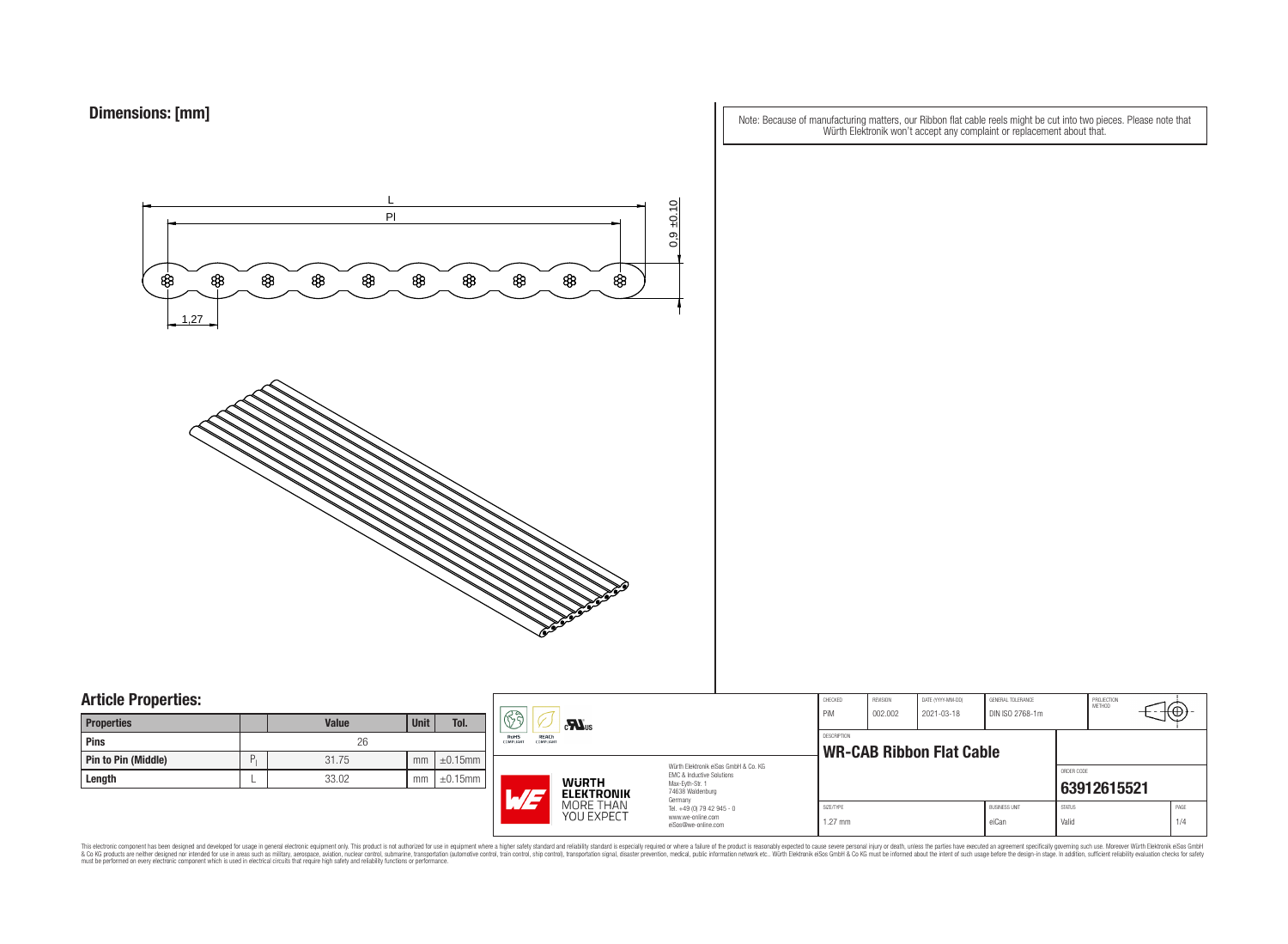### **Kind Properties:**

| <b>Properties</b> | <b>Value</b>                     | $H = 14$<br>vm |
|-------------------|----------------------------------|----------------|
| <b>Pitch</b>      | $\sim$<br>$\cdot$ $\sim$ $\cdot$ | mm             |

### **Material Properties:**

| <b>Insulator Material</b> | <b>PVC</b>                             |
|---------------------------|----------------------------------------|
| <b>Insulator Color</b>    | Grey with Red Marking on 1st Conductor |
| <b>Conductor Material</b> | Copper                                 |
| <b>Conductor Plating</b>  | Tin                                    |

## **General Information:**

| Operating Temperature | $-25$ up to $+105$ °C |
|-----------------------|-----------------------|
| <b>Flame Test</b>     | W-1 IEC 332-1         |
| <b>Style</b>          | <b>UL 2651</b>        |

### **Electrical Properties:**

| <b>Properties</b>            |                           | <b>Test conditions</b> | <b>Value</b> | <b>Unit</b>    | Tol. |
|------------------------------|---------------------------|------------------------|--------------|----------------|------|
| <b>Rated Current</b>         |                           |                        |              | Α              | max. |
| <b>Rated Voltage</b>         | $\mathrm{V}_{\mathrm{R}}$ |                        | 300          | V (RMS)        |      |
| <b>Withstanding Voltage</b>  |                           | min                    | 2000         | V(AC)          | min. |
| <b>Insulation Resistance</b> |                           | Kilometer              | 100          | M <sub>0</sub> | min. |
| <b>Signal Delay</b>          |                           | Meter                  | 4.65         | ns             |      |
| <b>Conductor Resistance</b>  |                           | Kilometer              | 237          | Ω              | max. |
| <b>Unbalanded Capacity</b>   |                           | Meter                  | 56           | pF             |      |
| <b>Unbalanced Impedance</b>  |                           |                        | 105          | Ω              |      |
| <b>Unbalanced Inductance</b> |                           | Meter                  | 1.45         | μH             |      |

### **Wire Properties:**

| Properties                         | <b>Valut</b>   | <b>Unit</b> |
|------------------------------------|----------------|-------------|
| <b>Stranded Wire Section (AWG)</b> | 28 (AWG)<br>∠∪ |             |

# **Wire Properties:**

| <b>Properties</b>                     | <b>Value</b>               | <b>Unit</b> |
|---------------------------------------|----------------------------|-------------|
| <b>Stranded Wire Section (Metric)</b> | $0.089$ (mm <sup>2</sup> ) |             |
| <b>Number of Strands</b>              |                            |             |
| <b>Diameter of single Strand</b>      | 0.13                       | mm          |

## **Certification:**

| <b>RoHS Approval</b>  | Compliant [2011/65/EU&2015/863]                                                           |
|-----------------------|-------------------------------------------------------------------------------------------|
| <b>REACh Approval</b> | Conform or declared [(EC)1907/2006]                                                       |
| cULus Approval        | E328849                                                                                   |
|                       | UR AWM 2651 VW-1 105°C 300V 28 AWG WUERTH ELEKTRONIK 298 cUR AWM I A/B 105°C 300V FT1 FT2 |

### **Packaging Properties:**

| Doo<br>.<br>ackayılıy                     | Tape and Reel |
|-------------------------------------------|---------------|
| <b>Packaging Unit</b><br><b>Packaging</b> |               |

1 piece  $=$  1 Reel of 76.20m

| $\circledS$                                                  | $\mathbf{M}_{\text{us}}$          |                                                                                                                     | CHECKED<br>PiM         | REVISION<br>002.002 | DATE (YYYY-MM-DD)<br>2021-03-18 | GENERAL TOLERANCE<br>DIN ISO 2768-1m |                        | PROJECTION<br><b>METHOD</b> | √⊕√         |
|--------------------------------------------------------------|-----------------------------------|---------------------------------------------------------------------------------------------------------------------|------------------------|---------------------|---------------------------------|--------------------------------------|------------------------|-----------------------------|-------------|
| <b>REACh</b><br>RoHS<br><b>COMPLIANT</b><br><b>COMPLIANT</b> |                                   |                                                                                                                     | DESCRIPTION            |                     | <b>WR-CAB Ribbon Flat Cable</b> |                                      |                        |                             |             |
| L/E                                                          | <b>WURTH</b><br><b>ELEKTRONIK</b> | Würth Elektronik eiSos GmbH & Co. KG<br>EMC & Inductive Solutions<br>Max-Evth-Str. 1<br>74638 Waldenburg<br>Germany |                        |                     |                                 |                                      | ORDER CODE             | 63912615521                 |             |
|                                                              | MORE THAN<br>YOU EXPECT           | Tel. +49 (0) 79 42 945 - 0<br>www.we-online.com<br>eiSos@we-online.com                                              | SIZE/TYPE<br>$1.27$ mm |                     |                                 | <b>BUSINESS UNIT</b><br>eiCan        | <b>STATUS</b><br>Valid |                             | PAGE<br>2/4 |

This electronic component has been designed and developed for usage in general electronic equipment only. This product is not authorized for subserved requipment where a higher selection equipment where a higher selection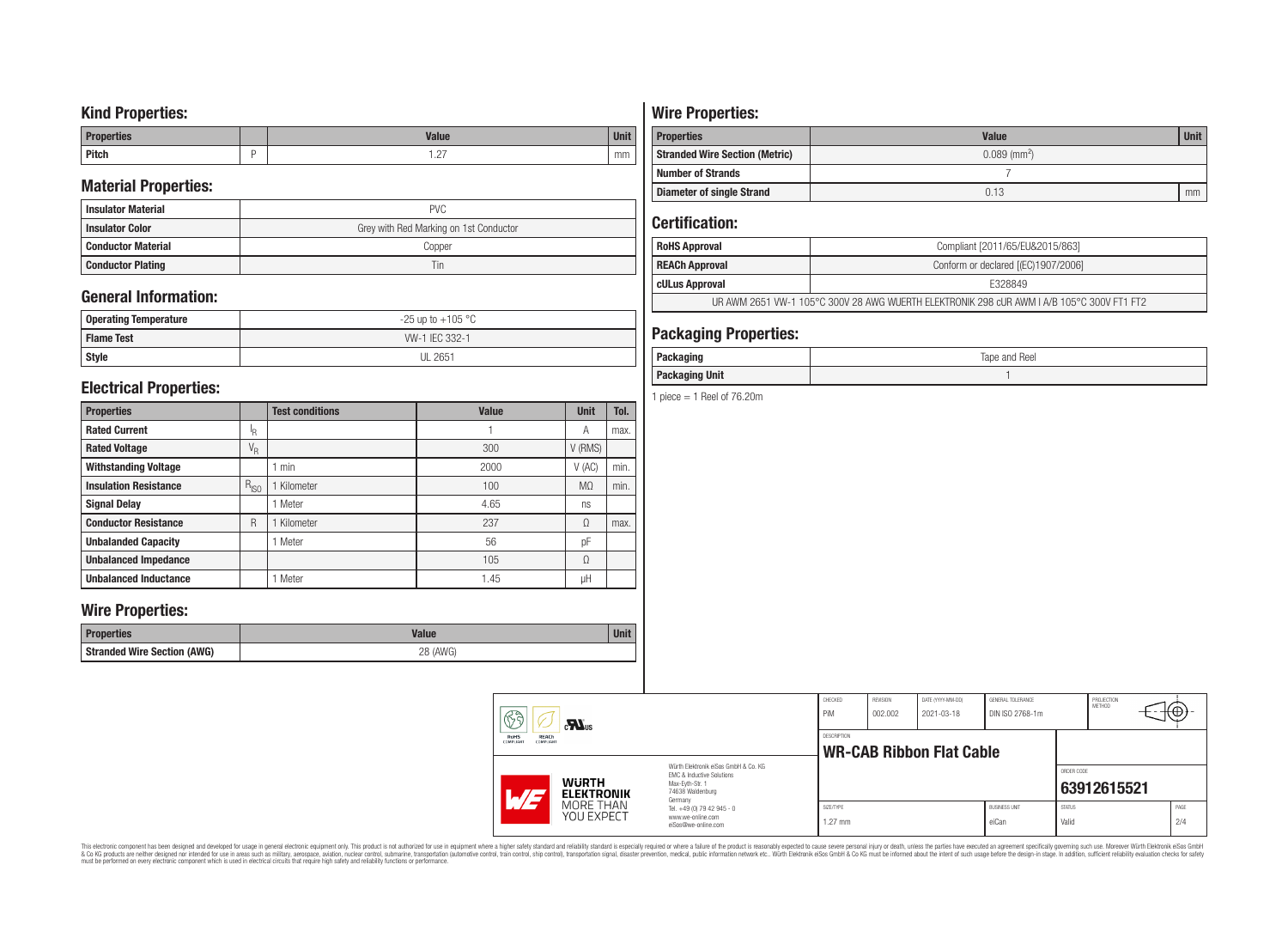## **Cautions and Warnings:**

### **The following conditions apply to all goods within the product series of the Connectors of Würth Elektronik eiSos GmbH & Co. KG:**

#### **General:**

- This mechanical component is designed and manufactured for use in general electronic equipment.
- Würth Elektronik must be asked for written approval (following the PPAP procedure) before incorporating the components into any equipment in fields such as military, aerospace, aviation, nuclear control, submarine, transportation (automotive control, train control, ship control), transportation signal, disaster prevention, medical, public information network, etc. where higher safety and reliability are especially required and/or if there is the possibility of direct damage or human injury.
- Mechanical components that will be used in safety-critical or high-reliability applications, should be pre-evaluated by the customer.
- The mechanical component is designed and manufactured to be used within the datasheet specified values. If the usage and operation conditions specified in the datasheet are not met, the component may be damaged or dissolved.
- Do not drop or impact the components, the component may be damaged.
- Prevent any damage or scratches on the component, especially on the actuator.
- Direct mechanical impact to the product shall be prevented (e.g overlapping of the PCB's).
- Würth Elektronik products are qualified according to international standards, which are listed in each product reliability report. Würth Elektronik does not warrant any customer qualified product characteristics beyond Würth Elektroniks' specifications, for its validity and sustainability over time.
- The responsibility for the applicability of the customer specific products and use in a particular customer design is always within the authority of the customer. All technical specifications for standard products do also apply to customer specific products.
- The mechanical component is designed to be used along with Würth Elektronik counterparts and tools. Würth Elektronik cannot ensure the reliability of these components while being used with other products.

#### **Product Specific:**

#### **Soldering:**

- The solder profile must comply with the technical product specifications. All other profiles will void the warranty.
- All other soldering methods are at the customers' own risk.

#### **Cleaning and Washing:**

- Washing agents used during the production to clean the customer application might damage or change the characteristics of the component, body, pins and termination. Washing agents may have a negative effect on the long-term functionality of the product.
- Using a brush during the cleaning process may deform function relevant areas. Therefore, we do not recommend using a brush during the PCB cleaning process.

#### **Potting and Coating:**

• If the product is potted in the customer application, the potting material might shrink or expand during and after hardening. Shrinking could lead to an incomplete seal, allowing contaminants into the components. Expansion could damage the components. We recommend a manual inspection after potting or coating to avoid these effects.

#### **Storage Conditions:**

- A storage of Würth Elektronik products for longer than 12 months is not recommended. Within other effects, the terminals may suffer degradation, resulting in bad solderability. Therefore, all products shall be used within the period of 12 months based on the day of shipment.
- Do not expose the components to direct sunlight.
- The storage conditions in the original packaging are defined according to DIN EN 61760-2.
- The storage conditions stated in the original packaging apply to the storage time and not to the transportation time of the components.

#### **Packaging:**

• The packaging specifications apply only to purchase orders comprising whole packaging units. If the ordered quantity exceeds or is lower than the specified packaging unit, packaging in accordance with the packaging specifications cannot be ensured.

#### **Handling:**

- Do not repeatedly operate the component with excessive force. It may damage or deform the component resulting in malfunction.
- In the case a product requires particular handling precautions, in addition to the general recommendations mentioned here before, these will appear on the product datasheet
- The temperature rise of the component must be taken into consideration. The operating temperature is comprised of ambient temperature and temperature rise of the component.The operating temperature of the component shall not exceed the maximum temperature specified.

These cautions and warnings comply with the state of the scientific and technical knowledge and are believed to be accurate and reliable. However, no responsibility is assumed for inaccuracies or incompleteness.

| 63<br>$\mathbf{M}_{\text{us}}$<br><b>RoHS</b><br><b>REACh</b><br><b>COMPLIANT</b><br>COMPLIANT |                                   |                                                                                                                     | CHECKED<br>PiM                                        | <b>REVISION</b><br>002.002 | DATE (YYYY-MM-DD)<br>2021-03-18 | GENERAL TOLERANCE<br>DIN ISO 2768-1m |                        | PROJECTION<br><b>METHOD</b> | €⊕∶         |
|------------------------------------------------------------------------------------------------|-----------------------------------|---------------------------------------------------------------------------------------------------------------------|-------------------------------------------------------|----------------------------|---------------------------------|--------------------------------------|------------------------|-----------------------------|-------------|
|                                                                                                |                                   |                                                                                                                     | <b>DESCRIPTION</b><br><b>WR-CAB Ribbon Flat Cable</b> |                            |                                 |                                      |                        |                             |             |
| ATZ                                                                                            | <b>WURTH</b><br><b>ELEKTRONIK</b> | Würth Flektronik eiSos GmbH & Co. KG<br>EMC & Inductive Solutions<br>Max-Evth-Str. 1<br>74638 Waldenburg<br>Germany |                                                       |                            |                                 |                                      | ORDER CODE             | 63912615521                 |             |
|                                                                                                | MORE THAN<br><b>YOU EXPECT</b>    | Tel. +49 (0) 79 42 945 - 0<br>www.we-online.com<br>eiSos@we-online.com                                              | SIZE/TYPE<br>$1.27$ mm                                |                            |                                 | <b>BUSINESS UNIT</b><br>eiCan        | <b>STATUS</b><br>Valid |                             | PAGE<br>3/4 |

This electronic component has been designed and developed for usage in general electronic equipment only. This product is not authorized for use in equipment where a higher safety standard and reliability standard si espec & Ook product a label and the membed of the seasuch as marked and as which such a membed and the such assume that income in the seasuch and the simulation and the such assume that include to the such a membed and the such